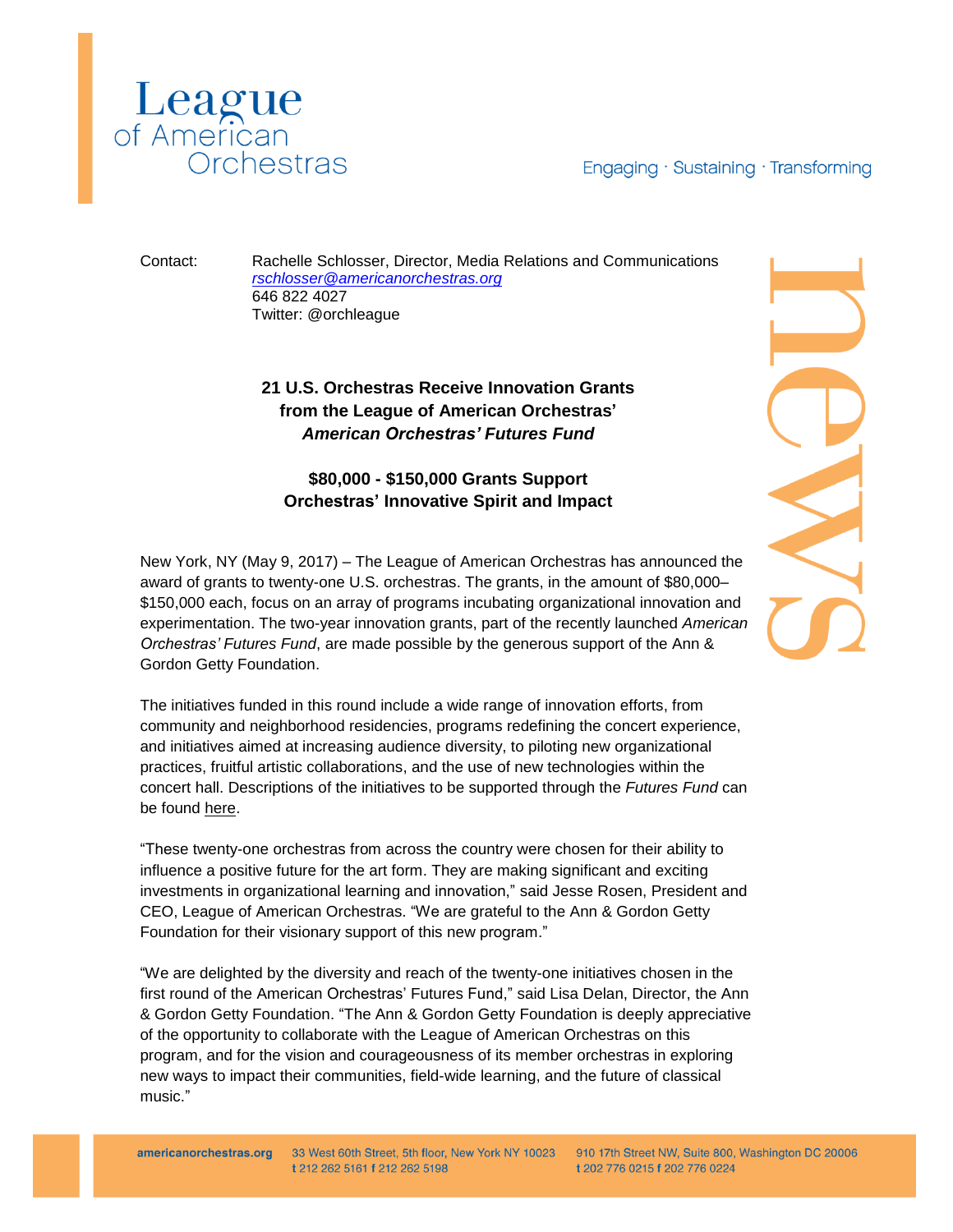

The \$4.5 million *American Orchestras' Futures Fund* program will include another round of two-year grants for small- and medium-budget orchestras, to be announced in 2018.

For this first round, U.S.-based large- and medium-budget orchestras that are members of the League of American Orchestras were eligible to apply. An independent review panel selected the orchestras based on criteria including the organization's capacity to respond and adapt to opportunities and changed circumstances, and the potential for artistic, internal, community, public value, and field-wide impact. The program and evaluation consultants for the American Orchestras' Futures Fund are, respectively, Sarah Lutman (Lutman & Associates) and Dr. Dennie Palmer Wolf (WolfBrown).

This round's Futures Fund recipients include:

Albany Symphony – expansion of the American Music Festival, the Symphony's multiday celebration of living American composers and new orchestral compositions

Boston Symphony Orchestra – launch of BSO in Residence, an engagement initiative to build reciprocal partnerships between neighborhoods and the orchestra

Dallas Symphony Orchestra – support for three audience development initiatives: DSO Teen Council, ReMix concert series, and SOLUNA International Music & Arts Festival

Detroit Symphony Orchestra – expansion of the Neighborhood Residency Initiative, in order to connect more deeply with audiences and diversify learning and service

Handel and Haydn Society – launch of research that will test hypotheses about barriers to attendance and identify strategies for increasing the racial diversity of the audience

Houston Symphony – support for the Community-Embedded Musicians initiative, which expands the orchestra's team of full-time musicians by adding four new hybrid positions

Knoxville Symphony – launch of UnStaged, a series to attract new concert goers, and support of the Music & Wellness program, which enhances the healing process

Los Angeles Philharmonic – expansion of the El Sistema-inspired Youth Orchestra Los Angeles (YOLA) in order to increase its national as well as local impact

Minnesota Orchestra – enhancement of The Minnesota Model, a framework to address organizational priorities and create shared ownership among all orchestra stakeholders

Nashville Symphony – support for the diversity plan, including inventive programming, preparing young musicians of diverse backgrounds, and altering the organizational culture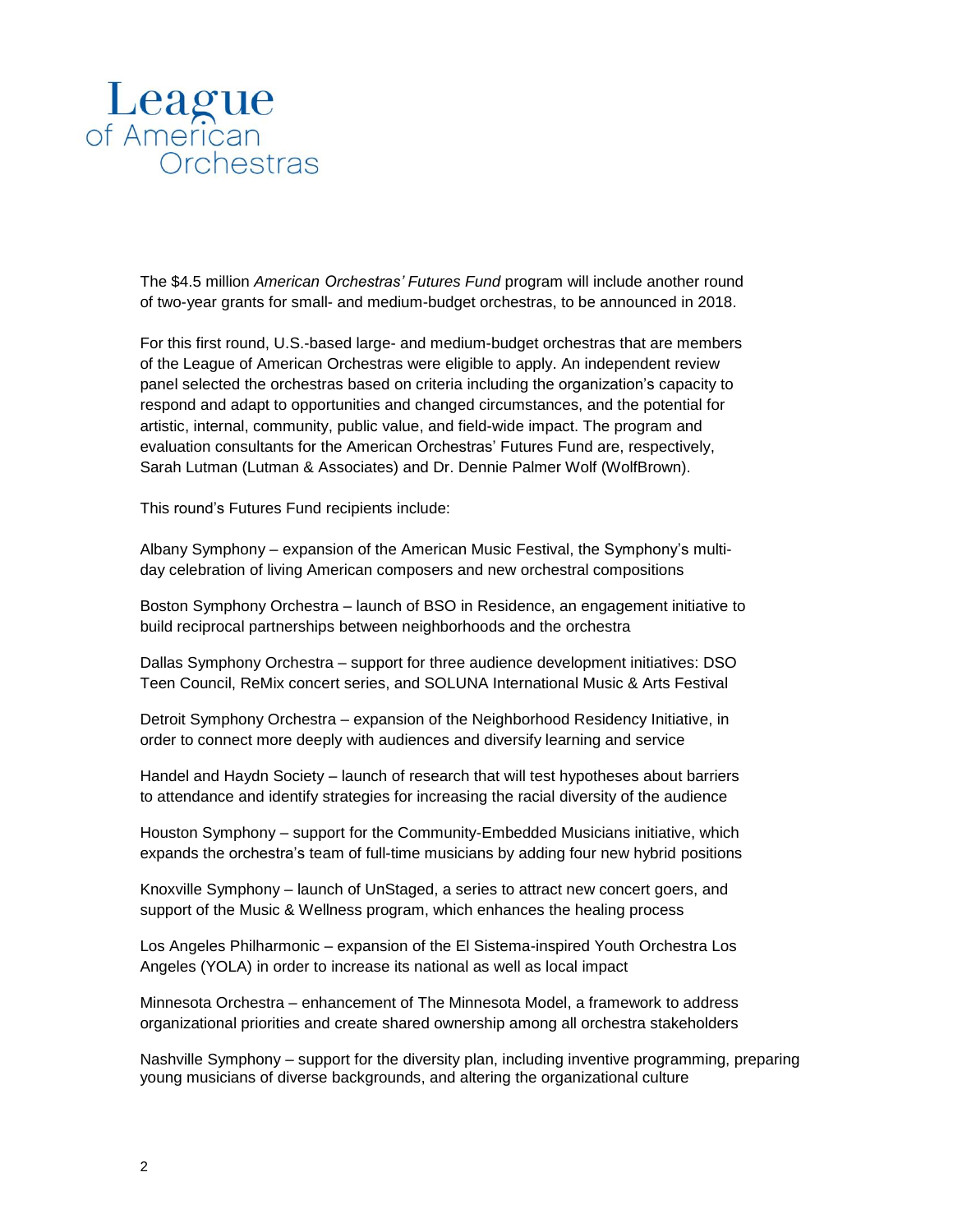

New Haven Symphony Orchestra – launch of a string fellowship program to encourage inclusion and diversity in the concert hall and across the community

New World Symphony – support for audience development: a collaboratively sourced symphonic video involving community residents, and musician-driven concerts and events

New York Philharmonic – support for Facebook Live broadcasts to reach new and diverse audiences around the world through performances, interviews, and online conversation

Oakland Symphony – launch of Playlist, blending a concert with a town hall experience to explore the unexpected role music plays beyond the concert stage

Orchestra of St. Luke's – support for Classical Music Made Digital, an initiative for creating a content strategy and distribution model informed by other musical genres and art forms

Pacific Symphony – support for engaging an increasingly diverse community, including continuing experimentation with site-specific concerts and partnership-based programming

Portland Symphony Orchestra (Maine) – expansion of the PSO Explorers program, an arts-integrated literacy program in the Portland Public Schools that will serve grades K-3

Richmond Symphony – support for several community programs including the Big Tent Project, which brings music to green spaces, and the VIBE afterschool music program

San Diego Symphony – support for engaging a diverse community, including annual month-long festivals designed around thematic ideas addressing important issues of today.

San Francisco Symphony – support for SoundBox, a concert series in an experimental space that enables the audience to approach classical music in a new way

Seattle Symphony – expansion of the Simple Gifts homelessness initiative, including programs for people recovering from addiction and programs for women and children

Find more detailed program descriptions [here.](http://www.americanorchestras.org/images/stories/Futures_Fund_Grantee_Work_Summary.pdf)

The League of American Orchestras leads, supports, and champions America's orchestras and the vitality of the music they perform. Its diverse membership of more than 2,000 organizations and individuals across North America runs the gamut from world-renowned symphonies to community groups, from summer festivals to student and youth ensembles, from conservatories to libraries, from businesses serving orchestras to individuals who love symphonic music. The only national organization dedicated solely to the orchestral experience, the League is a nexus of knowledge and innovation, advocacy, and leadership advancement. Its conferences and events, award-winning *Symphony* magazine, website, and other publications inform people around the